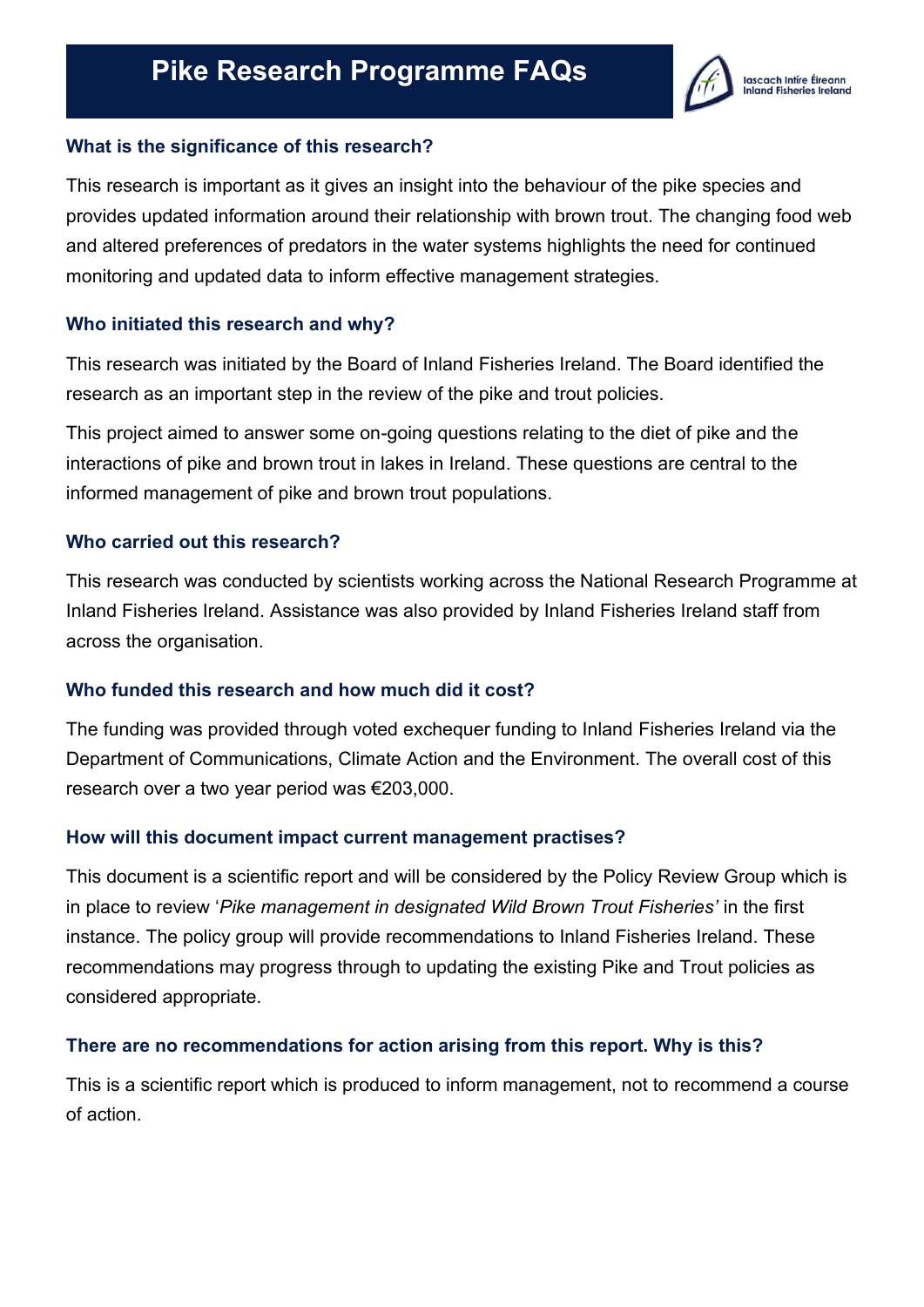# **What is the status of the Policy Review Group which is reviewing 'Pike Management in Designated Wild Brown Trout Fisheries'?**

The Policy Review Group remains in place and will now reconvene to complete its work. The terms of reference for the group can be found at:

• <https://www.fisheriesireland.ie/media/tor-review-pike-management-in-designated-wild-brown-trout-fisheries>

The Policy Review Group will provide a timeline regarding their work and the recommendations will be made public.

# **The review group was set up in 2016. Why has it taken so long to conclude this review process and when can we expect to see some outcome?**

This has proven to be a very complex issue and it has not been possible to reach agreement between the stakeholder groups. The Policy Review Group embarked on a comprehensive public consultation process and reviewed a large number of written and oral submissions. The group have been awaiting this research which it will now consider in due course.

# **I thought the group had disbanded because some members removed themselves, is this not correct?**

The review group remains in place. Participation of external parties on the group was by invitation and sought to ensure robust and respectful discussion of the issues. One group voluntarily ceased their involvement however full participation is welcomed at this time.

# **It appears that the report suggests that stock management in some lakes is no longer necessary while it is necessary in smaller lakes, is this the case? If so, will Inland Fisheries Ireland's plans for 2019 leave out these lakes?**

While that would seem like a reasonable synopsis, there is no 'one size fits all' solution as we are dealing with biological systems and any management practice will take account of the scientific report.

# **Will a policy change be required for the 2019 season?**

Should a policy change be required, Inland Fisheries Ireland would expect to have it in place to inform management practices for 2019.

## **Why have you been carrying out stock management activities on pike?**

Stock Management is undertaken on certain waters which are managed by Inland Fisheries Ireland as wild brown trout fisheries. Such waters are identified in Inland Fisheries Ireland's pike and trout policies.

- Pike policy: [https://www.fisheriesireland.ie/sites/default/files/migrated/docman/Pike Policy Report.pdf](https://www.fisheriesireland.ie/sites/default/files/migrated/docman/Pike%20Policy%20Report.pdf)
- Trout policy: [https://www.fisheriesireland.ie/sites/default/files/2021-06/brown\\_trout\\_report.pdf](https://www.fisheriesireland.ie/sites/default/files/2021-06/brown_trout_report.pdf)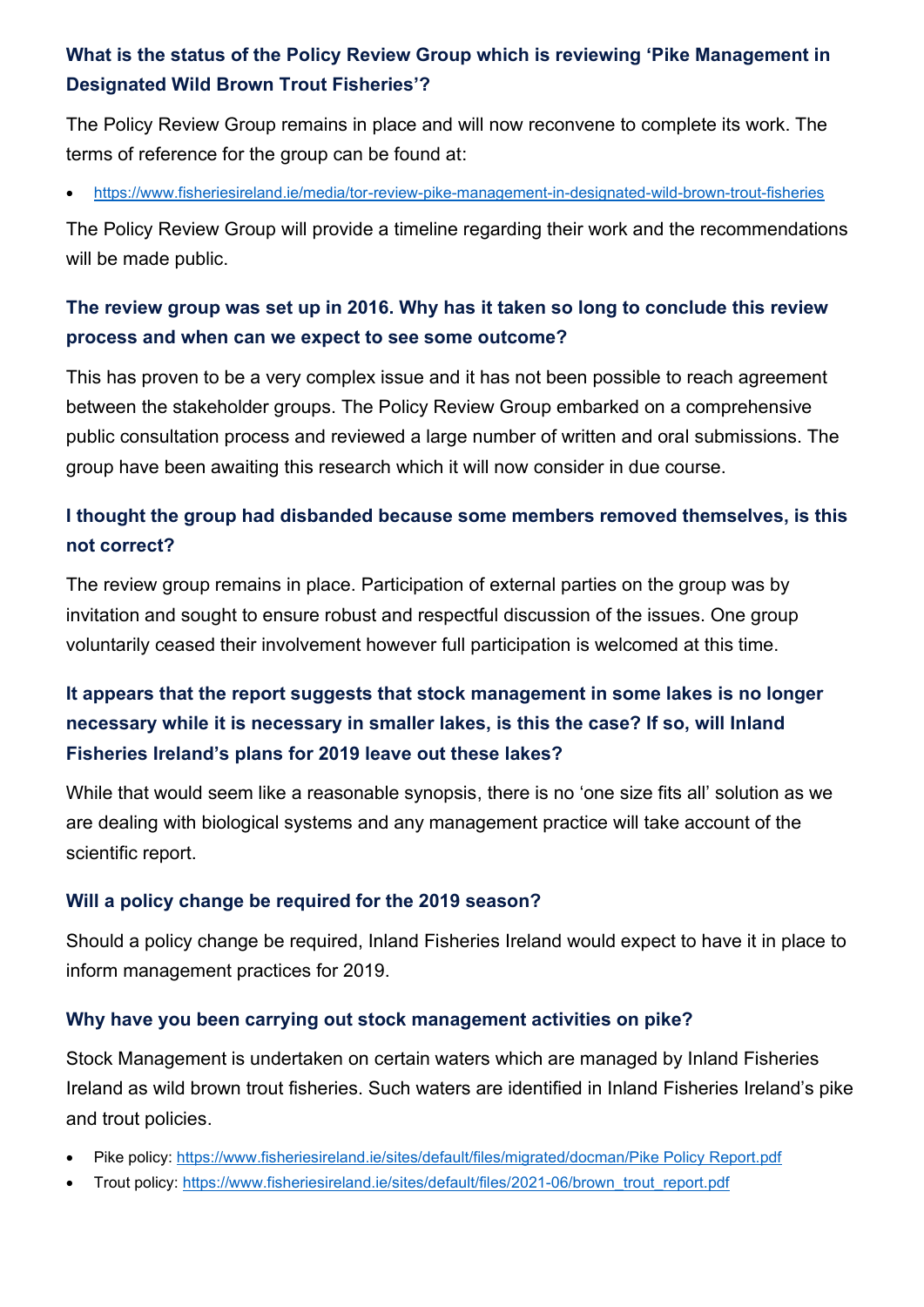These stock management operations are informed by previous scientific research, are based on best practice and carried out in accordance with Inland Fisheries Ireland's standing operating procedures for stock management.

# **But how can you justify continuing stock management practises given the latest research?**

A review of pike management in designated wild brown trout fisheries is currently underway following an extensive public consultation last year. The Policy Review Group will provide recommendations to Inland Fisheries Ireland which will be considered and, if appropriate, implemented. It is anticipated that any required policy is likely to be in place before the commencement of the 2019 season.

## **Were pike killed in order to carry out this research?**

No. Standardised electrofishing (using an electrical current to attract fish so they can be caught and later released alive) was the main method used to capture pike. Gastric lavage, a non-lethal method, was used to obtain stomach content samples of anaesthetised pike.

However, euthanized pike (110) from the pike stock management programme on Lough Conn and seven euthanized pike from the whole lake fish stock survey on Lough Conn in August 2016 were used to supplement and verify the results.

# **Were gill nets used during this research?**

In order to minimise disturbance to resident fish stocks, to ensure a broad size range of samples and to allow a live release of all captured fish, electrofishing was the primary method used to capture pike.

However, whole lake fish stock surveys using standardised gill nets were undertaken on both Loughs Conn and Derravaragh in August 2016 and July 2017 respectively. A survey of this type is standard international practice for carrying out such a census of fish populations in lakes.

# **What can you tell me about roach?**

Roach is a coarse fish which is widespread in European waters and found in many Irish waters. They occur on the bottom or midwaters of a water body and migrate within freshwater only. Roach are considered an invasive species and their populations have the capacity to expand rapidly.

# **Does this mean that roach are beneficial in trout fisheries?**

No. Roach are highly invasive and have greatly impacted upon populations of game and coarse fish in Ireland.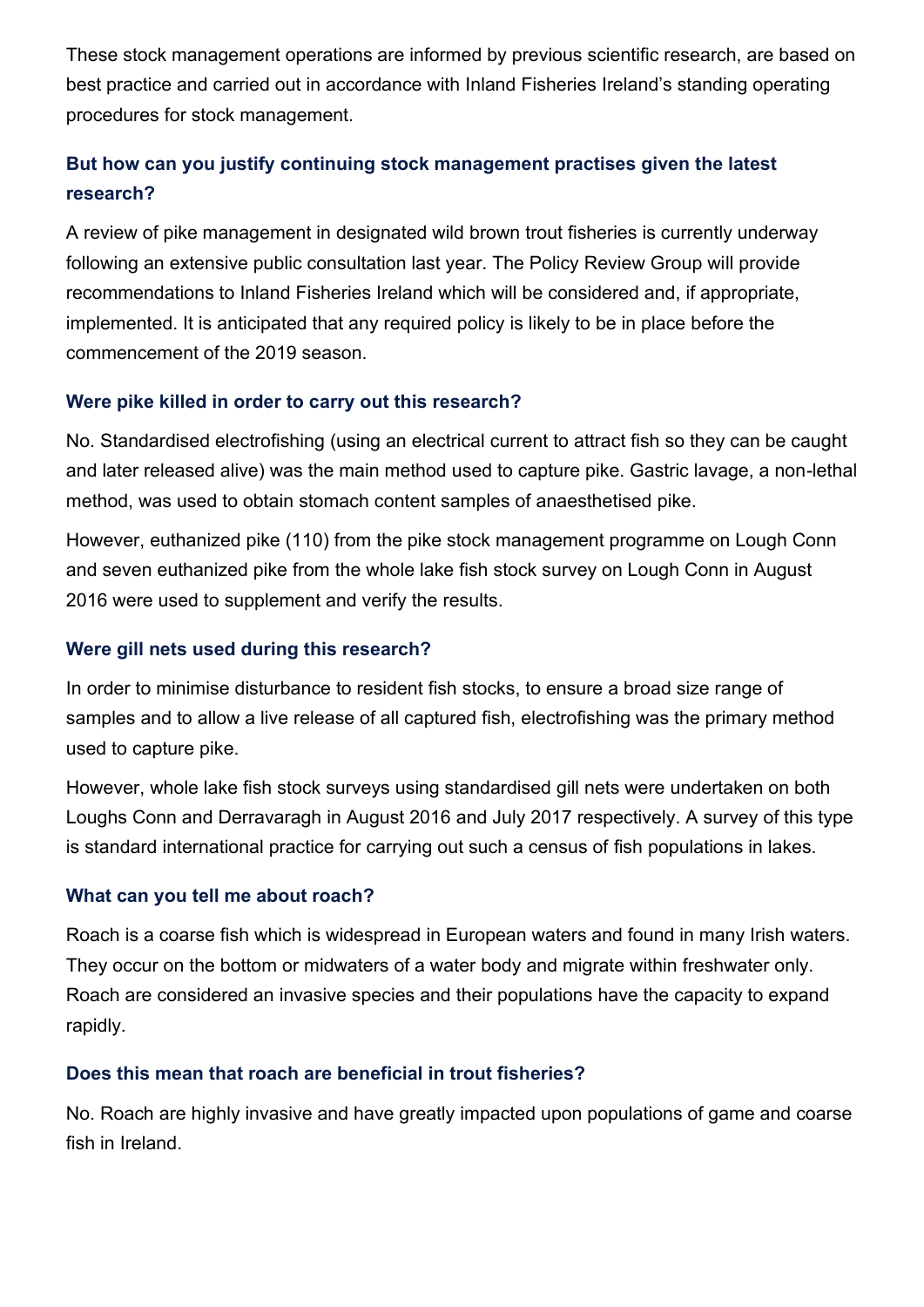# **As roach are an invasive species and may compete with trout for food and habitat, will Inland Fisheries Ireland implement a roach removal programme?**

Any future fish population management programmes will be based on scientific, economic, financial considerations alongside resource availability. Management programmes are prioritised in the overall Inland Fisheries Ireland development plan. Roach removal from lakes where roach are already established would be virtually impossible however where there are new introductions of invasive fish species to any waters, a removal programme could be considered subject to above factors.

### **Does this research prove that pike and brown trout can co-exist in the same habitat?**

The report suggests that relatively large, deep lakes with strong steam connectivity offer a greater chance of coexistence for pike and brown trout in Ireland. However, it also concludes that pike introductions to small water systems have the potential to have negative results on resident brown trout populations.

### **How does Inland Fisheries Ireland ensure the quality of its research?**

Inland Fisheries Ireland scientists provide data and analysis to national and international bodies to support fisheries management within this important sector and results are frequently published in quality, peer reviewed scientific journals. A series of scientific papers have been compiled in parallel to this report and these have been submitted to scientific journals for peer review.

#### **Where and when did you carry out this research and why were those locations chosen?**

Inland Fisheries Ireland carried out a seasonal diet study in a managed lake (active pike removal) Lough Conn, County Mayo and an unmanaged lake, Lough Derravaragh, County Westmeath where trout, roach and pike are present with the aim of describing the relative importance of trout, roach and other prey species in the diet of pike in the two systems.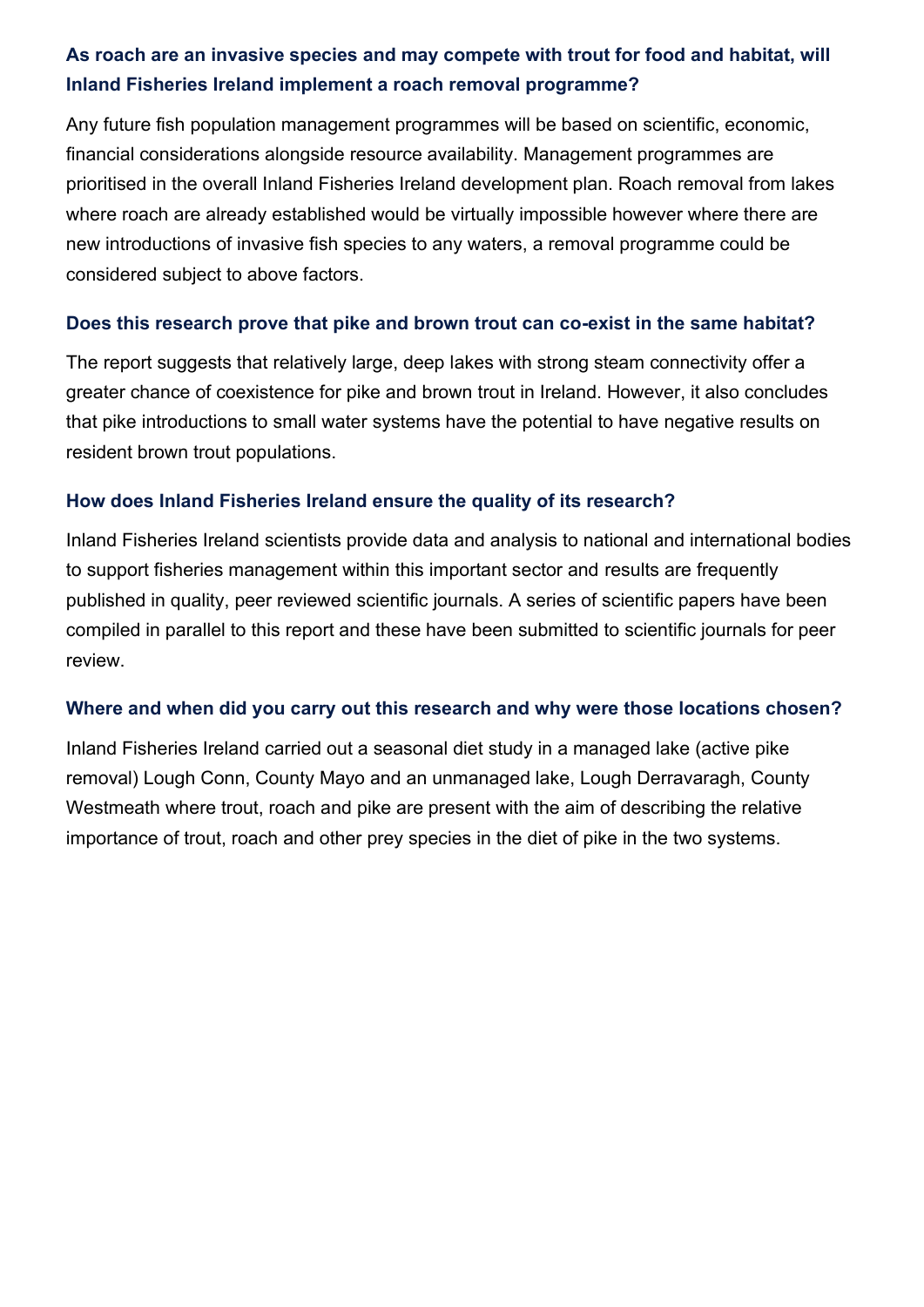### **Are the findings transferable to other lakes, for example Lough Corrib?**

The overall picture in the lakes studied here is of systems that show strong ecological changes since pike management was initiated in the 1950s. While pike do consume trout (small seasonal peaks in both lakes coincide with the period when juvenile trout move out of streams) pike diet seems to have shifted significantly from trout and perch to roach where the latter species has invaded. This shift means that pike removal may no longer be a very effective trout enhancement tool in larger lakes where the fish community now includes established populations of roach and other potential prey species. The findings are therefore transferable to other large deep well connected lakes with similar fish species, particularly established populations of roach and other potential prey species. These larger well-connected systems also provide habitat diversity and potential spatial refuges that can better support on-going coexistence of pike and trout. A different situation exists in smaller lake systems, where pike may have appeared relatively recently and where brown trout remain the only available prey fish. In these situations, coexistence of pike and trout is unlikely. The mathematical modelling uses real world data and the model outputs have general applicability.

# **How does IFI ensure that the surveys associated with this research are conducted to the highest standards?**

- e.g. Has the study been carried out in accordance with any recognised standard, e.g. CEN 14757 or "O'Grady method"?
- e.g.. Would the study of the preferred diet of pike be enhanced through monthly sampling using the CEN 14757 or O'Grady sampling methods"?
- e.g. Are the research findings consistent with other research programmes findings?
- e.g. Does pre-existing research demonstrates that pike prefer to consume trout, despite the presence of an abundance of coarse fish?
- e.g. Has this study been peer reviewed?

Sampling methods appropriate to the project were reviewed and trialled prior to project start; these included the European standard Sampling of fish with multi-mesh gillnets (CEN 14757), the European standard for Sampling of Fish with Electricity and the O'Grady method. Angling was also reviewed as a method.

Experience of using both the CEN 14757 and O'Grady method has shown that these methods would not provide a large enough sample and length range of pike specimens for the study, therefore Sampling of Fish with Electricity (CEN 14011) was considered the most appropriate method for the project as the aim was to collect as many pike as possible for dietary analysis. In addition gastric lavage was identified as an appropriate minimally invasive non-lethal method of collecting the dietary samples. This method has been used elsewhere by fisheries scientists for collecting dietary information of pike species.